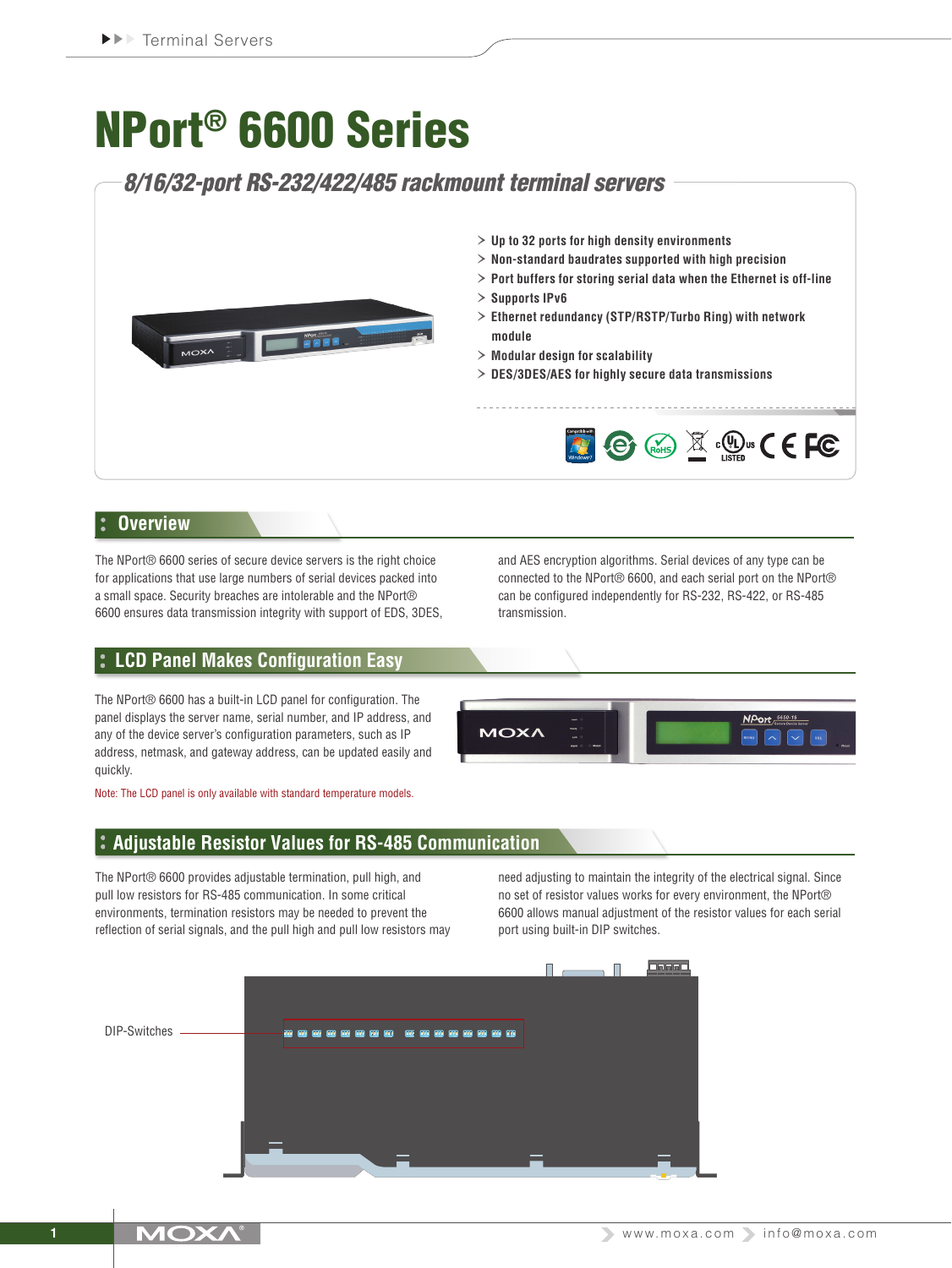# **Specifications**

#### **Ethernet Interface**

**Number of Ports:** 1 **Speed:** 10/100 Mbps, auto MDI/MDIX **Connector:** 8-pin RJ45 **Magnetic Isolation:** 1.5 KV built-in

#### **Optical Fiber Interface** (with network module)

|                         | 100BaseFX          |                            |  |  |  |  |
|-------------------------|--------------------|----------------------------|--|--|--|--|
|                         | <b>Multi-mode</b>  | Single-mode                |  |  |  |  |
| Wavelength              | 1300 nm            | 1310 nm                    |  |  |  |  |
| Max. TX                 | $-10$ dBm          | $0$ dBm                    |  |  |  |  |
| Min. TX                 | $-20$ dBm          | $-5$ dBm                   |  |  |  |  |
| <b>RX Sensitivity</b>   | $-34$ to $-30$ dBm | $-36$ to $-32$ dBm         |  |  |  |  |
| Link Budget             | 12dB               | 29dB                       |  |  |  |  |
| <b>Typical Distance</b> | $4 \text{ km}^2$   | $40 \text{ km}^{\text{b}}$ |  |  |  |  |
| Saturation              | $-6$ dBm           | $-3$ dBm                   |  |  |  |  |

a. 62.5/125 μm, 500 MHz\*km fiber optic cable b. 9/125 μm, 3.5 PS/(nm\*km) fiber optic cable

## **Serial Interface**

**Number of Ports:** 8, 16, or 32 **Serial Standards:** NPort 6610: RS-232 NPort 6650: RS-232/422/485 **Connector:** 8-pin RJ45

**RS-485 Data Direction Control:** ADDC® (Automatic Data Direction Control) **Serial Line Protection:** 15 KV ESD protection for all signals

**Console Port:** Dedicated RS-232 console port on rear panel (8-pin RJ45)

## **Serial Communication Parameters**

**Data Bits:** 5, 6, 7, 8 **Stop Bits:** 1, 1.5, 2 **Parity:** None, Even, Odd, Space, Mark **Flow Control:** RTS/CTS, DTR/DSR, XON/XOFF **Baudrate:** 50 bps to 921.6 kbps (supports non-standard baudrates) **Pull High/Low Resistor for RS-485:** 1 kΩ, 150 kΩ **Terminator for RS-485:** 120 Ω

## **Serial Signals**

**RS-232:** TxD, RxD, RTS, CTS, DTR, DSR, DCD, GND **RS-422:** Tx+, Tx-, Rx+, Rx-, GND **RS-485-4w:** Tx+, Tx-, Rx+, Rx-, GND **RS-485-2w:** Data+, Data-, GND

## **Memory Expansion Slot**

**Slot Type:** SD socket (supports up to 2 GB)

#### **Software**

**Network Protocols:** ICMP, IPv4/v6, TCP, UDP, DHCP, BOOTP, Telnet, DNS, SNMP V1/V2c/V3, HTTP, SMTP, ARP, PPPoE **Security Protocols:** DES, 3DES, AES, SSH, SSL

**Configuration Options:** Web Console, Serial Console, Telnet Console, Windows Search Utility

**Windows Real COM Drivers:** Windows 95/98/ME/NT/2000, Windows XP/2003/Vista/2008/7/8 x86/x64, 2012 x64, Embedded CE 5.0/6.0, XP Embedded

**Fixed TTY Drivers:** SCO Unix, SCO OpenServer, UnixWare 7, UnixWare 2.1, SVR 4.2, QNX 4.25, QNX 6, Solaris 10, FreeBSD, AIX 5.x **Linux Real TTY Drivers:** Linux kernel 2.4.x, 2.6.x, 3.x **Management:** SNMP MIB-II **IP Routing:** Static, RIP-I, RIP-II

#### **Operation Modes**

**Standard:** Real COM, TCP Server, TCP Client, UDP, Pair Connection,

RFC2217, Terminal, Reverse Telnet, Ethernet Modem, Printer, PPP, Disabled

**Secure:** Secure Real COM, Secure TCP Server, Secure TCP Client, Secure Pair Connection, SSH, Reverse SSH

#### **Applications**

**Terminal Sessions:** 8 sessions per port

**Physical Characteristics Housing:** Metal

**Weight:** NPort 6600-8: 3460 g NPort 6600-16: 3580 g NPort 6600-32: 3600 g **Dimensions:** Without ears: 440 x 195 x 44 mm (17.32 x 7.68 x 1.73 in)

With ears: 480 x 195 x 44 mm (18.9 x 7.68 x 1.73 in)

## **Environmental Limits**

**Operating Temperature:**

Standard Models: 0 to 55°C (32 to 131°F) Wide Temp. Models: -40 to 75°C (-40 to 167°F) **Storage Temperature:** -40 to 75°C (-40 to 167°F) **Ambient Relative Humidity:** 5 to 95% (non-condensing)

#### **Altitude:** Up to 2000 m Note: Please contact Moxa if you require products guaranteed to function properly at higher altitudes.

#### **Power Requirements**

**Input Voltage:** AC Models: 100 to 240 VAC DC Models: ±48 VDC (20 to 72 VDC, -20 to -72 VDC) **Power Consumption:** AC Models: 285 mA @ 100 VAC, 190 mA @ 240 VAC DC Models: 293 mA @ 48 VDC **Alarm Contact:** Relay output with current carrying capacity of 1 A @ 24 VDC **Power Line Protection:** 1 kV burst (EN 61000-4-4: EFT/B), 0.5 kV surge (EN 61000-4-5) **Standards and Certifications Safety:** UL 60950-1, EN 60950-1 **EMC:** CE, FCC **EMI:** EN 55022 Class A, FCC Part 15 Subpart B Class A **EMS:** EN 55024, EN 61000-4-2 (ESD) Level 2/3, EN 61000-4-3 (RS) Level 2,

EN 61000-4-4 (EFT) Level 2, EN 61000-4-5 (Surge) Level 2, EN 61000-4-6 (CS) Level 2, EN 61000-4-8 Level 1, EN 61000-4-11 **Freefall:** IEC-68-2-6, IEC-68-2-34, IEC-68-2-32 **Vibration:** IEC-68-2-6, IEC-68-2-34 **Green Product:** RoHS, CRoHS, WEEE

#### **Reliability**

**Alert Tools:** Built-in buzzer and RTC (real-time clock) **Automatic Reboot Trigger:** Built-in WDT (watchdog timer) **MTBF (mean time between failures):** NPort 6610-8: 135,891 hrs NPort 6610-16: 102,373 hrs NPort 6610-32: 68,707 hrs NPort 6650-8: 135,370 hrs NPort 6650-16: 101,783 hrs NPort 6650-32: 68,177 hrs

#### **Warranty**

**Warranty Period:** 5 years **Details:** See www.moxa.com/warranty